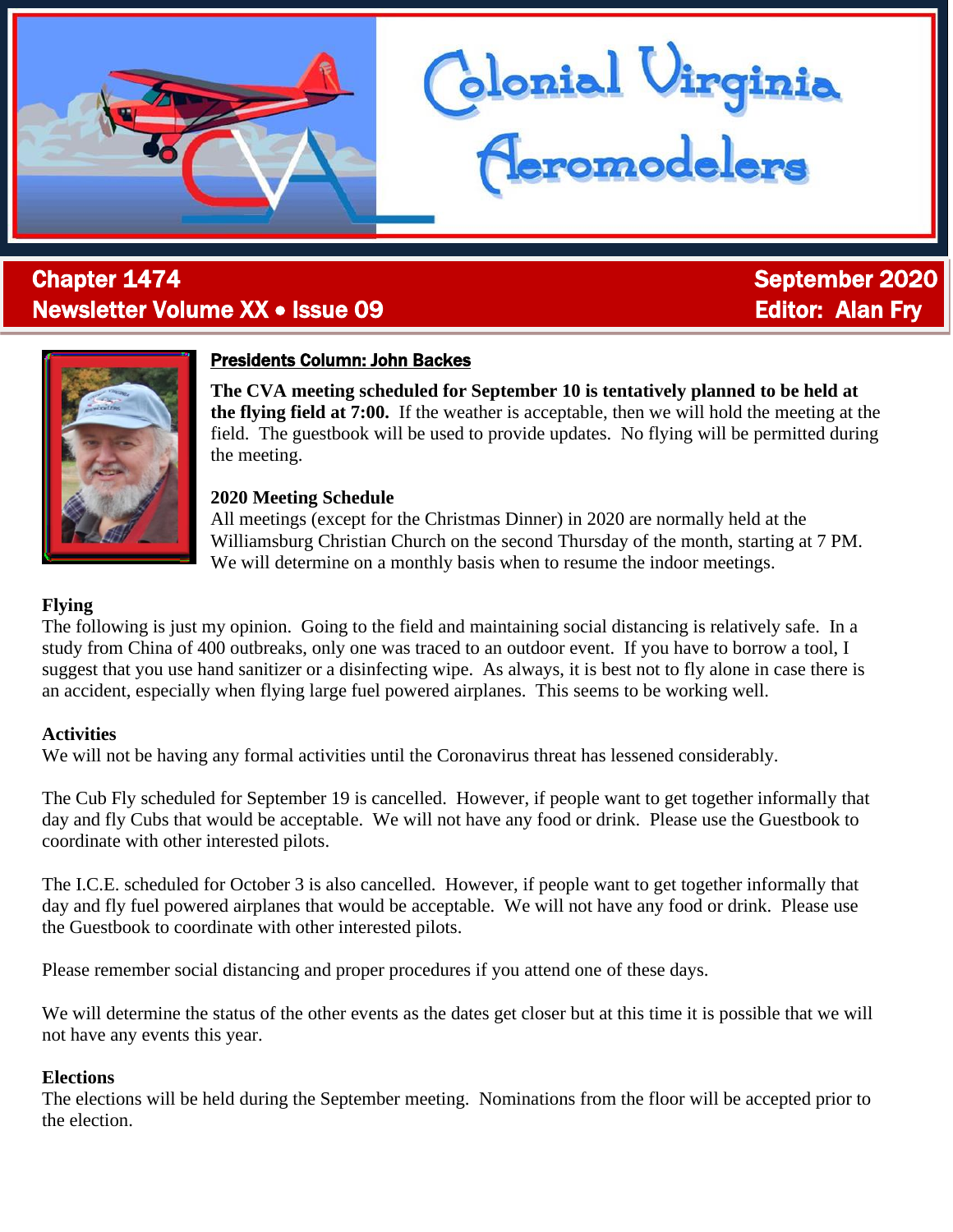#### **Budget**

The budget must be submitted for approval at the October meeting. If you have any suggestions for changes in the budget please contact an officer after the election.

#### **Show and Tell**

We are going to have a short show and tell at the end of each meeting. Bring it and show us!

**Contact Me** Phone: 757-876-1241 Email: [jb753@cox.net](mailto:jb753@cox.net) Address: 8630 Diascund Road, Lanexa, Va. 23089



### Secretary's Report: Fred Hill

CVA Meeting – August 13, 2020

The meeting was called to order at 7:05pm by John Backes. A total of 12 members and guests were present. The July 2020 meeting notes were amended to change PPV to FPV in the Show and Tell section of the meeting. The minutes of the last meeting were approved.

### **Treasure's Report – Jon Persons**

Two new members were added in the past month. The following bills were paid: Randy Roger \$18.78 for gas for the mowers. United Site Services for 2 months for the Porta Potty - \$146.91 for each month

The operating fund, mower fund and PayPal account total were reported

#### **Site Improvements – Bill Talbot**

The field has been cut multiple times. Thanks to all who have helped with the cutting.

#### **Activities**

Currently no activities are planned due to Covid-19. If the situation quiets down in the fall, we will look at adding some events.

**Safety – Cliff Casey** No report

**Training – Bob Juncosa** No report

**Old Business** No old business

**New Business** Elections of officers will be held next month.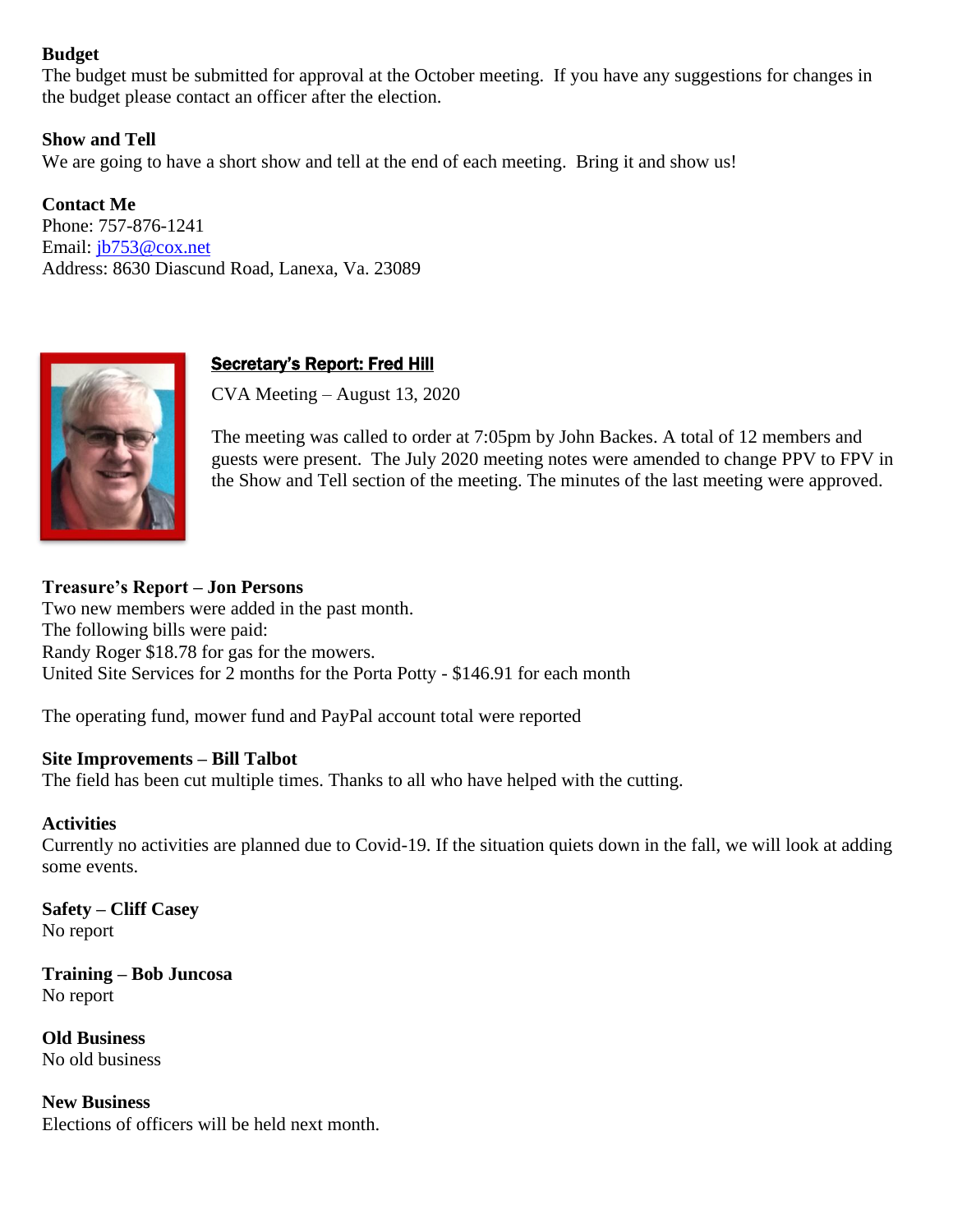# **Show and Tell**

Bill Talbot showed his finished Focus One plane



The meeting was adjourned at 7:35pm



# Newsletter Editor: Alan Fry

Editor's Note: I did not receive a training article from Bob Juncosa this month. However, Ed McMahon sent me the following link to a web page/video that I think you will enjoy. Here is the link:

<https://newatlas.com/aircraft/flying-v-long-distance-plane-maiden-flight/>